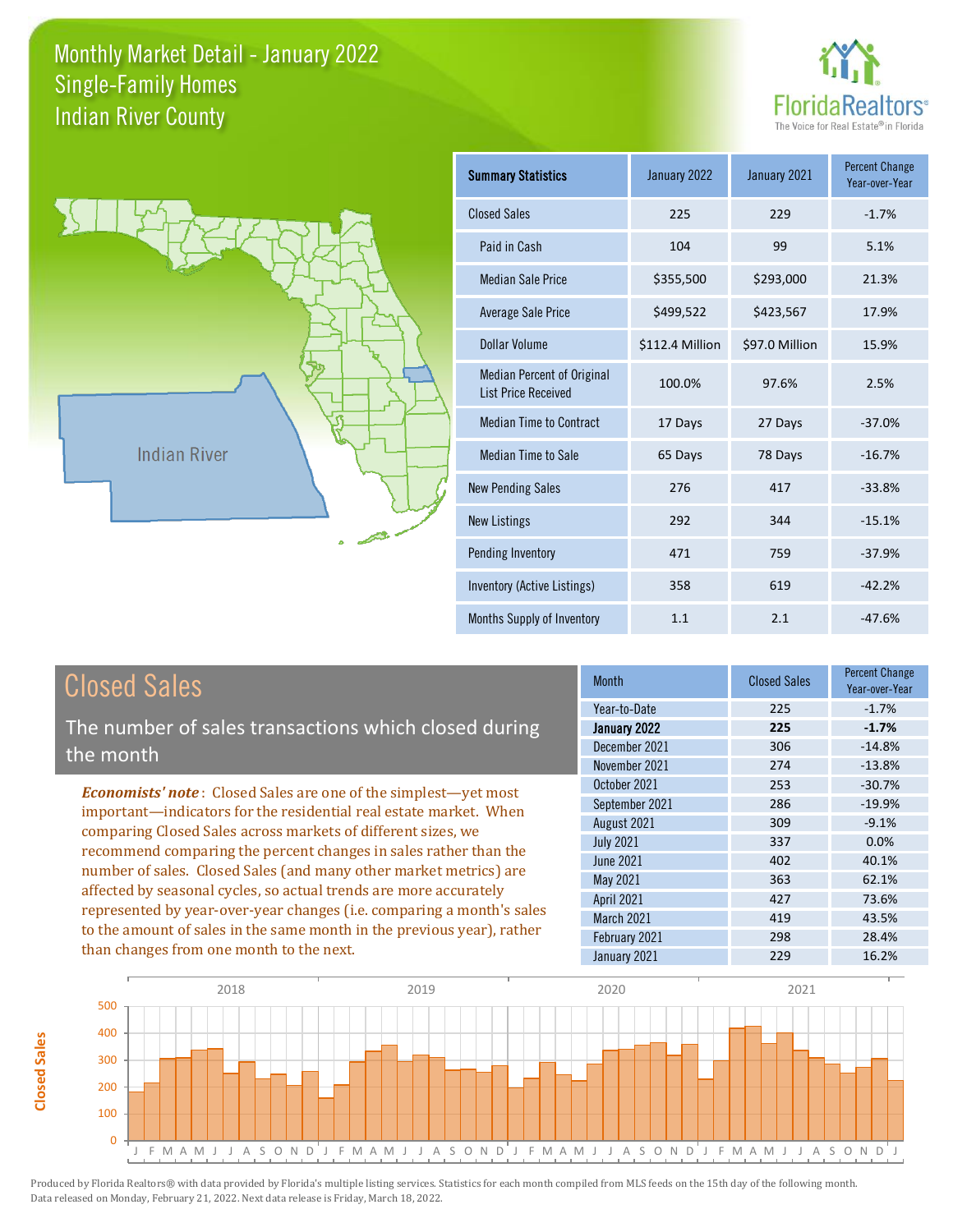this statistic should be interpreted with care.



189 60.2%

| Cash Sales                                                                     | <b>Month</b>      | <b>Cash Sales</b> | <b>Percent Change</b><br>Year-over-Year |
|--------------------------------------------------------------------------------|-------------------|-------------------|-----------------------------------------|
|                                                                                | Year-to-Date      | 104               | 5.1%                                    |
| The number of Closed Sales during the month in which                           | January 2022      | 104               | 5.1%                                    |
| buyers exclusively paid in cash                                                | December 2021     | 122               | $-9.6%$                                 |
|                                                                                | November 2021     | 116               | 4.5%                                    |
|                                                                                | October 2021      | 109               | $-13.5%$                                |
|                                                                                | September 2021    | 115               | 42.0%                                   |
| <b>Economists' note:</b> Cash Sales can be a useful indicator of the extent to | August 2021       | 127               | 24.5%                                   |
| which investors are participating in the market. Why? Investors are            | <b>July 2021</b>  | 138               | 38.0%                                   |
| far more likely to have the funds to purchase a home available up front,       | <b>June 2021</b>  | 165               | 75.5%                                   |
| whereas the typical homebuyer requires a mortgage or some other                | May 2021          | 168               | 140.0%                                  |
| form of financing. There are, of course, many possible exceptions, so          | <b>April 2021</b> | 188               | 121.2%                                  |



March 2021

## Cash Sales as a Percentage of Closed Sales

The percentage of Closed Sales during the month which were Cash Sales

*Economists' note* : This statistic is simply another way of viewing Cash Sales. The remaining percentages of Closed Sales (i.e. those not paid fully in cash) each month involved some sort of financing, such as mortgages, owner/seller financing, assumed loans, etc.

| <b>Month</b>     | <b>Percent of Closed</b><br>Sales Paid in Cash | <b>Percent Change</b><br>Year-over-Year |
|------------------|------------------------------------------------|-----------------------------------------|
| Year-to-Date     | 46.2%                                          | 6.9%                                    |
| January 2022     | 46.2%                                          | 6.9%                                    |
| December 2021    | 39.9%                                          | 6.1%                                    |
| November 2021    | 42.3%                                          | 21.2%                                   |
| October 2021     | 43.1%                                          | 24.9%                                   |
| September 2021   | 40.2%                                          | 77.1%                                   |
| August 2021      | 41.1%                                          | 37.0%                                   |
| <b>July 2021</b> | 40.9%                                          | 37.7%                                   |
| June 2021        | 41.0%                                          | 25.0%                                   |
| May 2021         | 46.3%                                          | 47.9%                                   |
| April 2021       | 44.0%                                          | 27.2%                                   |
| March 2021       | 45.1%                                          | 11.6%                                   |
| February 2021    | 41.3%                                          | $-5.1%$                                 |
| January 2021     | 43.2%                                          | 7.7%                                    |

February 2021 123 21.8%

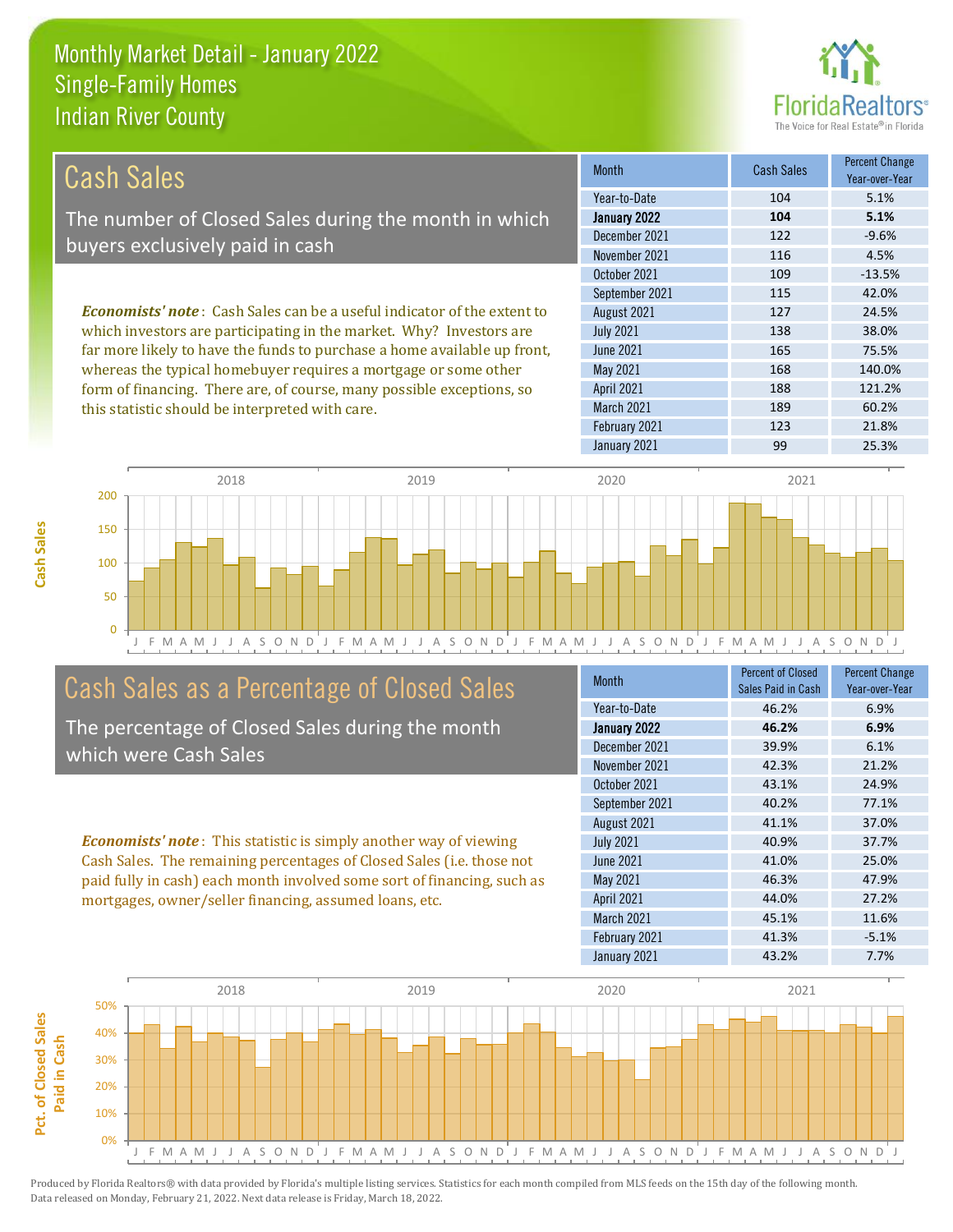

#### Month Median Sale Price Percent Change Year-over-Year January 2022 **\$355,500 21.3%** Year-to-Date \$355,500 21.3% June 2021 **\$330,000** 24.5% December 2021 **\$340,417** 14.2% November 2021 <br>  $$349,000$  23.7% August 2021 **\$345,000** 30.2% July 2021 **\$335,000** \$335,000 30.2% October 2021 **\$319,000** 15.6% September 2021 **\$320,000** 20.8% May 2021 **\$340,000** \$340,000 27.1% April 2021 **\$324,900** 21.7% March 2021 **\$330,123** 23.4% February 2021 **\$287,792** 10.7% January 2021 **\$293,000** 22.1% *Economists' note* : Median Sale Price is our preferred summary statistic for price activity because, unlike Average Sale Price, Median Sale Price is not sensitive to high sale prices for small numbers of homes that may not be characteristic of the market area. Keep in mind that median price trends over time are not always solely caused by changes in the general value of local real estate. Median sale price only reflects the values of the homes that *sold* each month, and the mix of the types of homes that sell can change over time. Median Sale Price The median sale price reported for the month (i.e. 50% of sales were above and 50% of sales were below)



## Average Sale Price

The average sale price reported for the month (i.e. total sales in dollars divided by the number of sales)

*Economists' note* : Usually, we prefer Median Sale Price over Average Sale Price as a summary statistic for home prices. However, Average Sale Price does have its uses—particularly when it is analyzed alongside the Median Sale Price. For one, the relative difference between the two statistics can provide some insight into the market for higher-end homes in an area.

| <b>Month</b>     | <b>Average Sale Price</b> | <b>Percent Change</b><br>Year-over-Year |
|------------------|---------------------------|-----------------------------------------|
| Year-to-Date     | \$499,522                 | 17.9%                                   |
| January 2022     | \$499,522                 | 17.9%                                   |
| December 2021    | \$565,763                 | 16.8%                                   |
| November 2021    | \$704,020                 | 57.8%                                   |
| October 2021     | \$444,054                 | 14.3%                                   |
| September 2021   | \$416,355                 | 6.9%                                    |
| August 2021      | \$507,015                 | 31.4%                                   |
| <b>July 2021</b> | \$530,859                 | $-2.9%$                                 |
| <b>June 2021</b> | \$556,249                 | 56.4%                                   |
| May 2021         | \$592,142                 | 59.5%                                   |
| April 2021       | \$543,358                 | 31.8%                                   |
| March 2021       | \$518,247                 | 18.9%                                   |
| February 2021    | \$426,946                 | 10.8%                                   |
| January 2021     | \$423,567                 | $-9.1%$                                 |



Produced by Florida Realtors® with data provided by Florida's multiple listing services. Statistics for each month compiled from MLS feeds on the 15th day of the following month. Data released on Monday, February 21, 2022. Next data release is Friday, March 18, 2022.

**Average Sale Price**

**Average Sale Price**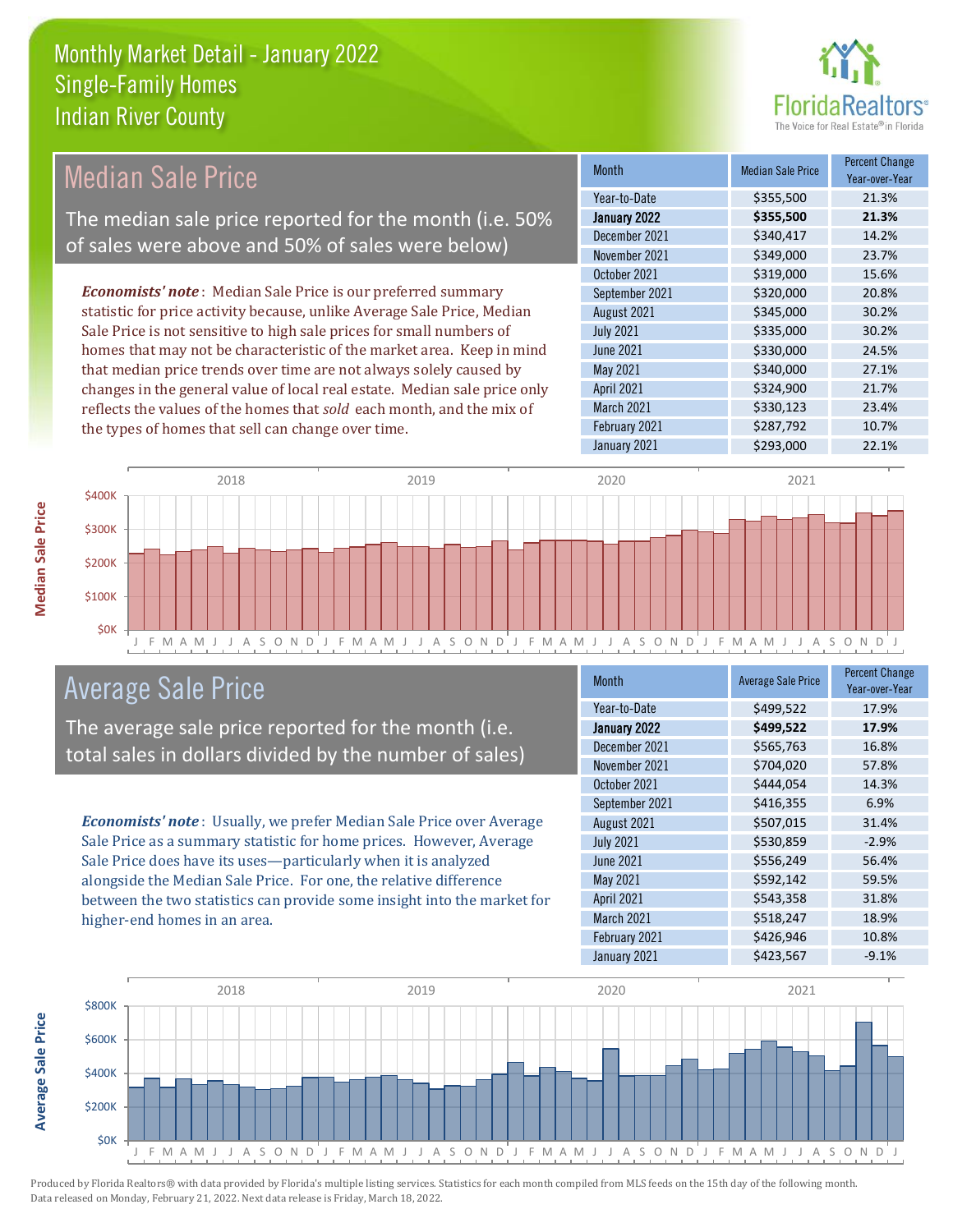

## Dollar Volume

The sum of the sale prices for all sales which closed during the month

*Economists' note* : Dollar Volume is simply the sum of all sale prices in a given time period, and can quickly be calculated by multiplying Closed Sales by Average Sale Price. It is a strong indicator of the health of the real estate industry in a market, and is of particular interest to real estate professionals, investors, analysts, and government agencies. Potential home sellers and home buyers, on the other hand, will likely be better served by paying attention to trends in the two components of Dollar Volume (i.e. sales and prices) individually.

| <b>Month</b>     | Dollar Volume   | <b>Percent Change</b><br>Year-over-Year |
|------------------|-----------------|-----------------------------------------|
| Year-to-Date     | \$112.4 Million | 15.9%                                   |
| January 2022     | \$112.4 Million | 15.9%                                   |
| December 2021    | \$173.1 Million | $-0.4%$                                 |
| November 2021    | \$192.9 Million | 36.0%                                   |
| October 2021     | \$112.3 Million | $-20.8%$                                |
| September 2021   | \$119.1 Million | $-14.3%$                                |
| August 2021      | \$156.7 Million | 19.4%                                   |
| <b>July 2021</b> | \$178.9 Million | $-2.9%$                                 |
| <b>June 2021</b> | \$223.6 Million | 119.0%                                  |
| May 2021         | \$214.9 Million | 158.4%                                  |
| April 2021       | \$232.0 Million | 128.7%                                  |
| March 2021       | \$217.1 Million | 70.7%                                   |
| February 2021    | \$127.2 Million | 42.3%                                   |
| January 2021     | \$97.0 Million  | 5.7%                                    |



## Median Percent of Original List Price Received

The median of the sale price (as a percentage of the original list price) across all properties selling during the month

*Economists' note* : The Median Percent of Original List Price Received is useful as an indicator of market recovery, since it typically rises as buyers realize that the market may be moving away from them and they need to match the selling price (or better it) in order to get a contract on the house. This is usually the last measure to indicate a market has shifted from down to up, so it is what we would call a *lagging* indicator.

| <b>Month</b>     | Med. Pct. of Orig.<br><b>List Price Received</b> | <b>Percent Change</b><br>Year-over-Year |
|------------------|--------------------------------------------------|-----------------------------------------|
| Year-to-Date     | 100.0%                                           | 2.5%                                    |
| January 2022     | 100.0%                                           | 2.5%                                    |
| December 2021    | 100.0%                                           | 2.7%                                    |
| November 2021    | 100.0%                                           | 2.1%                                    |
| October 2021     | 100.0%                                           | 3.0%                                    |
| September 2021   | 100.0%                                           | 2.8%                                    |
| August 2021      | 100.0%                                           | 3.4%                                    |
| <b>July 2021</b> | 100.0%                                           | 4.2%                                    |
| <b>June 2021</b> | 100.0%                                           | 4.7%                                    |
| <b>May 2021</b>  | 100.0%                                           | 4.4%                                    |
| April 2021       | 98.9%                                            | 3.2%                                    |
| March 2021       | 98.9%                                            | 4.1%                                    |
| February 2021    | 97.6%                                            | 1.8%                                    |
| January 2021     | 97.6%                                            | 2.5%                                    |



Produced by Florida Realtors® with data provided by Florida's multiple listing services. Statistics for each month compiled from MLS feeds on the 15th day of the following month. Data released on Monday, February 21, 2022. Next data release is Friday, March 18, 2022.

**Med. Pct. of Orig.** 

Med. Pct. of Orig.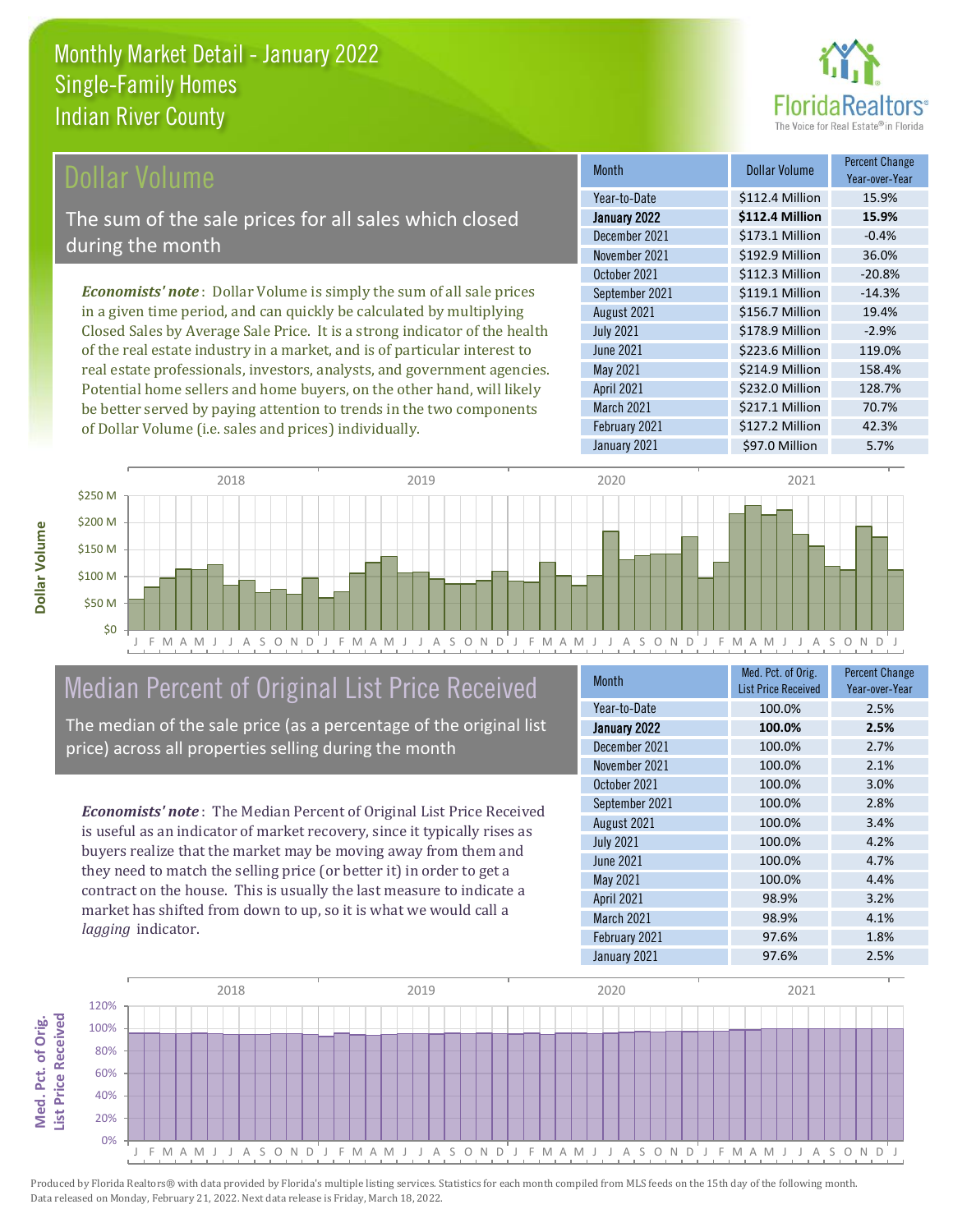

## Median Time to Contract

The median number of days between the listing date and contract date for all Closed Sales during the month

*Economists' note* : Like Time to Sale, Time to Contract is a measure of the length of the home selling process calculated for sales which closed during the month. The difference is that Time to Contract measures the number of days between the initial listing of a property and the signing of the contract which eventually led to the closing of the sale. When the gap between Median Time to Contract and Median Time to Sale grows, it is usually a sign of longer closing times and/or declining numbers of cash sales.

| <b>Month</b>     | <b>Median Time to</b><br>Contract | <b>Percent Change</b><br>Year-over-Year |
|------------------|-----------------------------------|-----------------------------------------|
| Year-to-Date     | 17 Days                           | $-37.0%$                                |
| January 2022     | 17 Days                           | $-37.0%$                                |
| December 2021    | 15 Days                           | $-44.4%$                                |
| November 2021    | 19 Days                           | $-32.1%$                                |
| October 2021     | 15 Days                           | $-59.5%$                                |
| September 2021   | 16 Days                           | $-61.0%$                                |
| August 2021      | 13 Days                           | $-75.0%$                                |
| <b>July 2021</b> | 13 Days                           | $-82.2%$                                |
| <b>June 2021</b> | 13 Days                           | $-78.7%$                                |
| <b>May 2021</b>  | 15 Days                           | $-64.3%$                                |
| April 2021       | 13 Days                           | $-63.9%$                                |
| March 2021       | 22 Days                           | $-62.1%$                                |
| February 2021    | 28 Days                           | $-52.5%$                                |
| January 2021     | 27 Days                           | $-59.1%$                                |



#### J F M A M J J A S O N D J F M A M J J A S O N D J F M A M J J A S O N D J F M A M J J A S O N D J

## Median Time to Sale

The median number of days between the listing date and closing date for all Closed Sales during the month

*Economists' note* : Time to Sale is a measure of the length of the home selling process, calculated as the number of days between the initial listing of a property and the closing of the sale. *Median* Time to Sale is the amount of time the "middle" property selling this month was on the market. That is, 50% of homes selling this month took *less* time to sell, and 50% of homes took *more* time to sell. Median Time to Sale gives a more accurate picture than Average Time to Sale, which can be skewed upward by small numbers of properties taking an abnormally long time to sell.

| <b>Month</b>     | <b>Median Time to Sale</b> | <b>Percent Change</b><br>Year-over-Year |
|------------------|----------------------------|-----------------------------------------|
| Year-to-Date     | 65 Days                    | $-16.7%$                                |
| January 2022     | 65 Days                    | $-16.7%$                                |
| December 2021    | 60 Days                    | $-22.1%$                                |
| November 2021    | 59 Days                    | $-14.5%$                                |
| October 2021     | 56 Days                    | $-36.4%$                                |
| September 2021   | 59 Days                    | $-34.4%$                                |
| August 2021      | 58 Days                    | $-44.2%$                                |
| <b>July 2021</b> | 61 Days                    | $-48.7%$                                |
| <b>June 2021</b> | 62 Days                    | $-39.8%$                                |
| May 2021         | 60 Days                    | $-33.3%$                                |
| April 2021       | 63 Days                    | $-29.2%$                                |
| March 2021       | 77 Days                    | $-26.0%$                                |
| February 2021    | 78 Days                    | $-21.2%$                                |
| January 2021     | 78 Days                    | $-25.7%$                                |

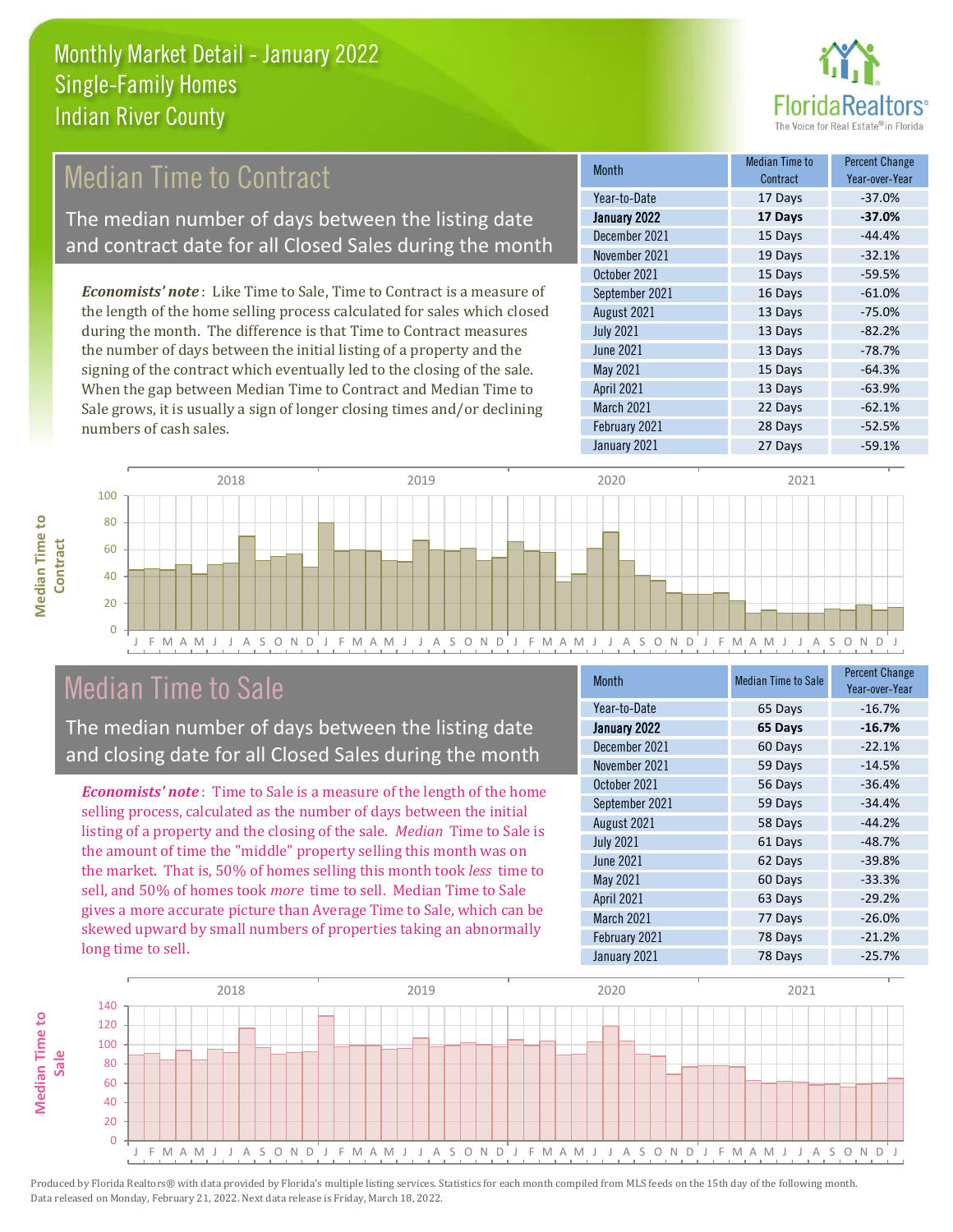

| New Pending Sales                                                             | <b>Month</b>      | <b>New Pending Sales</b> | <b>Percent Change</b><br>Year-over-Year |
|-------------------------------------------------------------------------------|-------------------|--------------------------|-----------------------------------------|
|                                                                               | Year-to-Date      | 276                      | $-33.8%$                                |
| The number of listed properties that went under                               | January 2022      | 276                      | $-33.8%$                                |
| contract during the month                                                     | December 2021     | 224                      | $-17.3%$                                |
|                                                                               | November 2021     | 299                      | $-6.6%$                                 |
|                                                                               | October 2021      | 294                      | $-26.3%$                                |
| <b>Economists' note:</b> Because of the typical length of time it takes for a | September 2021    | 279                      | $-24.2%$                                |
| sale to close, economists consider Pending Sales to be a decent               | August 2021       | 284                      | $-31.9%$                                |
| indicator of potential future Closed Sales. It is important to bear in        | <b>July 2021</b>  | 294                      | $-22.0%$                                |
| mind, however, that not all Pending Sales will be closed successfully.        | June 2021         | 332                      | $-17.6%$                                |
| So, the effectiveness of Pending Sales as a future indicator of Closed        | May 2021          | 399                      | 3.4%                                    |
| Sales is susceptible to changes in market conditions such as the              | <b>April 2021</b> | 393                      | 113.6%                                  |



## New Listings

distressed properties for sale.

The number of properties put onto the market during the month

availability of financing for homebuyers and the inventory of

*Economists' note* : New Listings tend to rise in delayed response to increasing prices, so they are often seen as a lagging indicator of market health. As prices rise, potential sellers raise their estimations of value—and in the most recent cycle, rising prices have freed up many potential sellers who were previously underwater on their mortgages. Note that in our calculations, we take care to not include properties that were recently taken off the market and quickly relisted, since these are not really *new* listings.

| <b>Month</b>     | <b>New Listings</b> | <b>Percent Change</b><br>Year-over-Year |
|------------------|---------------------|-----------------------------------------|
| Year-to-Date     | 292                 | $-15.1%$                                |
| January 2022     | 292                 | $-15.1%$                                |
| December 2021    | 213                 | $-19.0%$                                |
| November 2021    | 271                 | $-9.1%$                                 |
| October 2021     | 304                 | $-14.6%$                                |
| September 2021   | 297                 | $-17.0%$                                |
| August 2021      | 313                 | $-2.5%$                                 |
| <b>July 2021</b> | 358                 | 9.5%                                    |
| <b>June 2021</b> | 369                 | 0.3%                                    |
| May 2021         | 329                 | $-36.5%$                                |
| April 2021       | 368                 | 23.5%                                   |
| March 2021       | 479                 | 36.9%                                   |
| February 2021    | 403                 | 12.3%                                   |
| January 2021     | 344                 | $-20.7%$                                |

March 2021 **490** 490 76.9% February 2021 **474** 33.1% January 2021 **417** 31.1%



Pending Sales

**New Listings**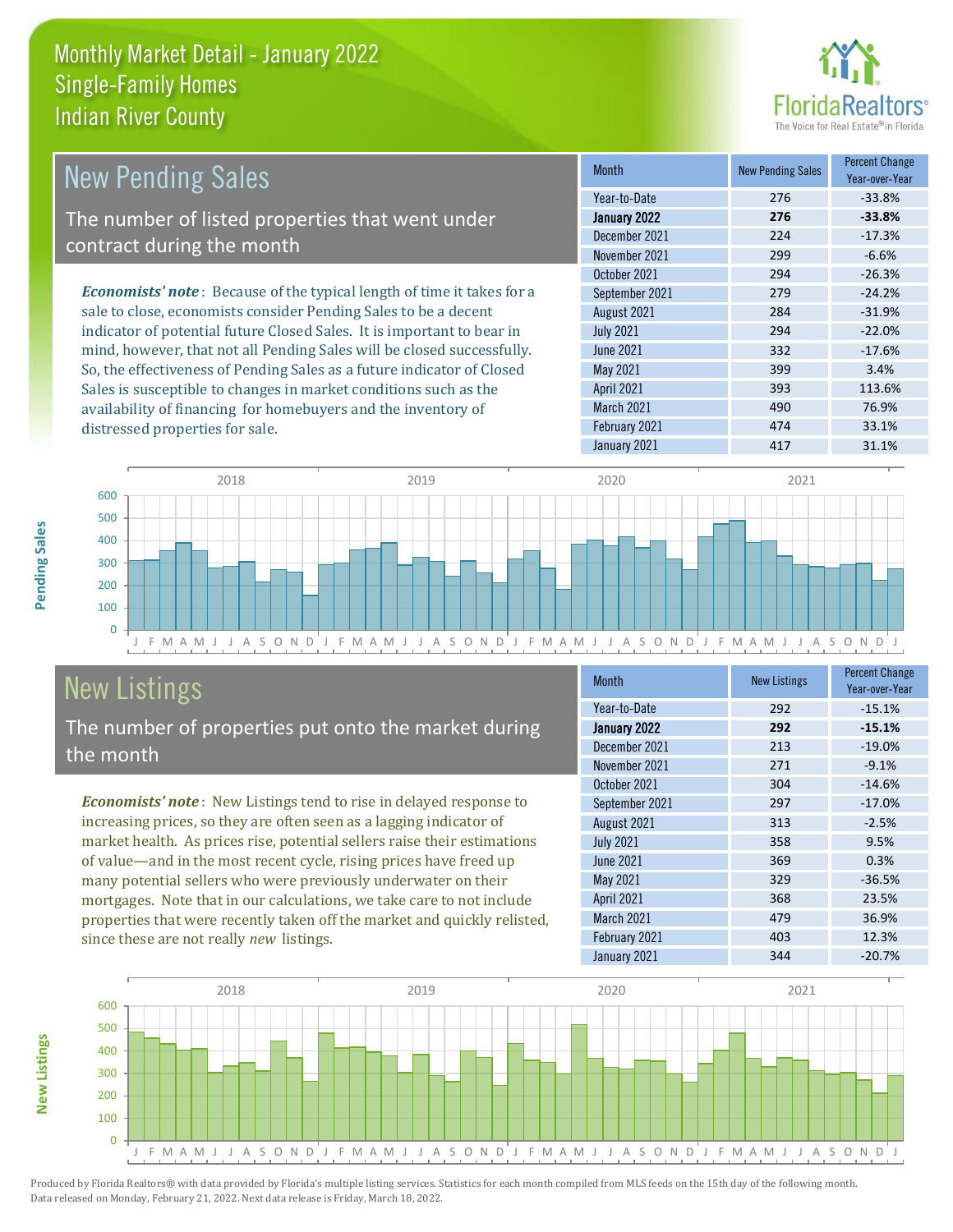

## Inventory (Active Listings) The number of property listings active at the end of the month

*Economists' note* : There are a number of ways to define and calculate Inventory. Our method is to simply count the number of active listings on the last day of the month, and hold this number to compare with the same month the following year. Inventory rises when New Listings are outpacing the number of listings that go off-market (regardless of whether they actually sell). Likewise, it falls when New Listings aren't keeping up with the rate at which homes are going off-market.

| <b>Month</b>             | Inventory | <b>Percent Change</b><br>Year-over-Year |
|--------------------------|-----------|-----------------------------------------|
| <b>YTD (Monthly Avg)</b> | 358       | $-42.2%$                                |
| January 2022             | 358       | $-42.2%$                                |
| December 2021            | 331       | $-52.2%$                                |
| November 2021            | 355       | $-51.6%$                                |
| October 2021             | 403       | $-47.9%$                                |
| September 2021           | 424       | $-49.8%$                                |
| August 2021              | 420       | $-52.5%$                                |
| <b>July 2021</b>         | 418       | $-60.3%$                                |
| <b>June 2021</b>         | 369       | $-67.9%$                                |
| <b>May 2021</b>          | 335       | $-77.2%$                                |
| <b>April 2021</b>        | 413       | $-71.3%$                                |
| March 2021               | 489       | $-65.9%$                                |
| February 2021            | 545       | $-60.6%$                                |
| January 2021             | 619       | $-55.9%$                                |



## Months Supply of Inventory

An estimate of the number of months it will take to deplete the current Inventory given recent sales rates

*Economists' note* : MSI is a useful indicator of market conditions. The benchmark for a balanced market (favoring neither buyer nor seller) is 5.5 months of inventory. Anything higher is traditionally a buyers' market, and anything lower is a sellers' market. There is no single accepted way of calculating MSI. A common method is to divide current Inventory by the most recent month's Closed Sales count, but this count is a usually poor predictor of future Closed Sales due to seasonal cycles. To eliminate seasonal effects, we use the 12-month average of monthly Closed Sales instead.

| Month                    | <b>Months Supply</b> | <b>Percent Change</b><br>Year-over-Year |
|--------------------------|----------------------|-----------------------------------------|
| <b>YTD (Monthly Avg)</b> | 1.1                  | $-47.6%$                                |
| January 2022             | 1.1                  | $-47.6%$                                |
| December 2021            | 1.0                  | $-56.5%$                                |
| November 2021            | 1.1                  | $-56.0%$                                |
| October 2021             | 1.2                  | $-55.6%$                                |
| September 2021           | 1.2                  | $-61.3%$                                |
| August 2021              | 1.2                  | $-63.6%$                                |
| <b>July 2021</b>         | 1.2                  | $-70.0%$                                |
| <b>June 2021</b>         | 1.1                  | $-75.0%$                                |
| May 2021                 | 1.0                  | $-81.8%$                                |
| April 2021               | 1.3                  | $-75.0%$                                |
| March 2021               | 1.6                  | $-68.6%$                                |
| February 2021            | 1.8                  | $-63.3%$                                |
| January 2021             | 2.1                  | $-58.0%$                                |

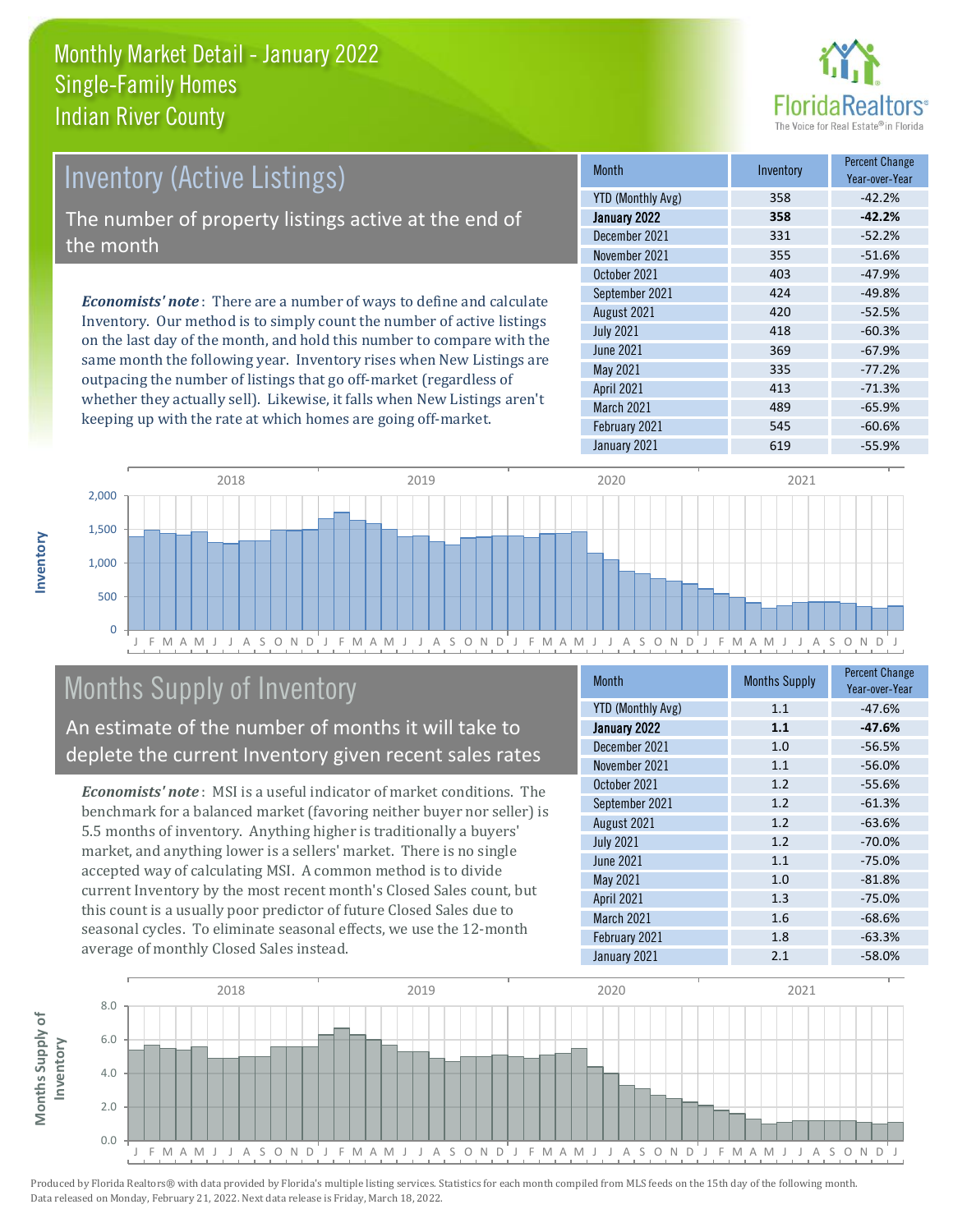

#### *Economists' note:* Closed Sales are one of the simplest—yet most important—indicators for the residential real estate market. When comparing Closed Sales across markets of different sizes, we recommend comparing the percent changes in sales rather than the number of sales. Closed Sales (and many other market metrics) are affected by seasonal cycles, so actual trends are more accurately represented by year-over-year changes (i.e. comparing a month's sales to the amount of sales in the same month in the previous year), rather than changes from one month to the next. \$1,000,000 or more 14 14 -22.2% \$250,000 - \$299,999 28 -34.9% \$300,000 - \$399,999 63 31.3% \$400,000 - \$599,999 43 53.6% \$600,000 - \$999,999 31 72.2% \$150,000 - \$199,999 10 -64.3% \$200,000 - \$249,999 32 -20.0%  $$100,000 - $149,999$  4 -20.0% Sale Price Closed Sales Percent Change Year-over-Year Less than \$50,000 0 0 N/A  $$50.000 - $99.999$  0  $-100.0\%$ 50 60 70 ■ January 2021 **■ January 2022**  $40$ 50 60 70 Closed Sales by Sale Price The number of sales transactions which closed during the month

#### $\Omega$ 10 20 30  $40$ Less than \$50,000 \$50,000 - \$99,999 \$100,000 - \$149,999 \$150,000 - \$199,999 \$200,000 - \$249,999 \$250,000 - \$299,999 \$300,000 - \$399,999 \$400,000 - \$599,999 \$600,000 - \$999,999 \$1,000,000 or more

## Median Time to Contract by Sale Price The median number of days between the listing date and contract date for all Closed Sales during the month

*Economists' note* : Like Time to Sale, Time to Contract is a measure of the length of the home selling process calculated for sales which closed during the month. The difference is that Time to Contract measures the number of days between the initial listing of a property and the signing of the contract which eventually led to the closing of the sale. When the gap between Median Time to Contract and Median Time to Sale grows, it is usually a sign of longer closing times and/or declining numbers of cash sales.

| Sale Price            | <b>Median Time to</b><br>Contract | <b>Percent Change</b><br>Year-over-Year |
|-----------------------|-----------------------------------|-----------------------------------------|
| Less than \$50,000    | (No Sales)                        | N/A                                     |
| $$50,000 - $99,999$   | (No Sales)                        | N/A                                     |
| $$100,000 - $149,999$ | 14 Days                           | $-36.4%$                                |
| $$150,000 - $199,999$ | 27 Days                           | 17.4%                                   |
| \$200,000 - \$249,999 | 15 Days                           | $0.0\%$                                 |
| \$250,000 - \$299,999 | 11 Days                           | $-62.1%$                                |
| \$300,000 - \$399,999 | 18 Days                           | $-51.4%$                                |
| \$400,000 - \$599,999 | 19 Days                           | 11.8%                                   |
| \$600,000 - \$999,999 | 11 Days                           | $-85.7%$                                |
| \$1,000,000 or more   | 29 Days                           | $-63.8%$                                |



**Median Time to Contract Median Time to Contract**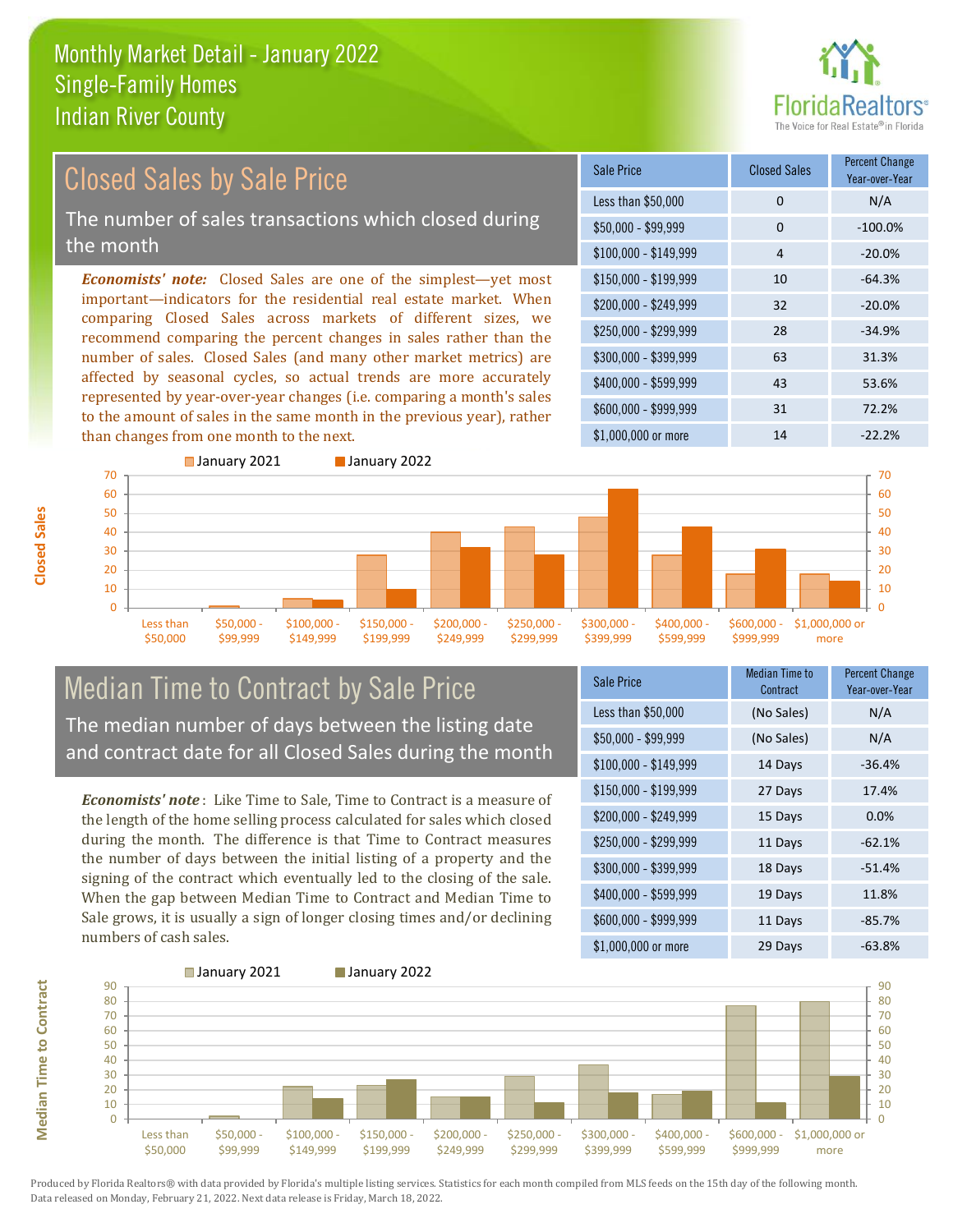

# New Listings by Initial Listing Price

The number of properties put onto the market during the month

*Economists' note:* New Listings tend to rise in delayed response to increasing prices, so they are often seen as a lagging indicator of market health. As prices rise, potential sellers raise their estimations of value—and in the most recent cycle, rising prices have freed up many potential sellers who were previously underwater on their mortgages. Note that in our calculations, we take care to not include properties that were recently taken off the market and quickly relisted, since these are not really *new* listings.

| <b>Initial Listing Price</b> | <b>New Listings</b> | <b>Percent Change</b><br>Year-over-Year |
|------------------------------|---------------------|-----------------------------------------|
| Less than \$50,000           | 0                   | N/A                                     |
| $$50,000 - $99,999$          | 0                   | $-100.0%$                               |
| $$100,000 - $149,999$        | 3                   | $-57.1%$                                |
| $$150,000 - $199,999$        | 7                   | $-82.1%$                                |
| \$200,000 - \$249,999        | 30                  | $-41.2%$                                |
| \$250,000 - \$299,999        | 49                  | $-14.0%$                                |
| \$300,000 - \$399,999        | 79                  | $-8.1%$                                 |
| \$400,000 - \$599,999        | 61                  | 38.6%                                   |
| \$600,000 - \$999,999        | 26                  | $-3.7%$                                 |
| $$1,000,000$ or more         | 37                  | 15.6%                                   |



**Inventory**



## Inventory by Current Listing Price The number of property listings active at the end of the month

*Economists' note* : There are a number of ways to define and calculate Inventory. Our method is to simply count the number of active listings on the last day of the month, and hold this number to compare with the same month the following year. Inventory rises when New Listings are outpacing the number of listings that go off-market (regardless of whether they actually sell). Likewise, it falls when New Listings aren't keeping up with the rate at which homes are going off-market.

| <b>Current Listing Price</b> | Inventory | <b>Percent Change</b><br>Year-over-Year |
|------------------------------|-----------|-----------------------------------------|
| Less than \$50,000           | 1         | N/A                                     |
| $$50,000 - $99,999$          | 0         | $-100.0%$                               |
| $$100,000 - $149,999$        | 3         | $-62.5%$                                |
| $$150,000 - $199,999$        | 11        | $-78.8%$                                |
| \$200,000 - \$249,999        | 21        | $-65.0%$                                |
| \$250,000 - \$299,999        | 37        | $-55.4%$                                |
| \$300,000 - \$399,999        | 91        | $-16.5%$                                |
| \$400,000 - \$599,999        | 71        | $-13.4%$                                |
| \$600,000 - \$999,999        | 45        | $-43.0%$                                |
| \$1,000,000 or more          | 78        | $-46.2%$                                |